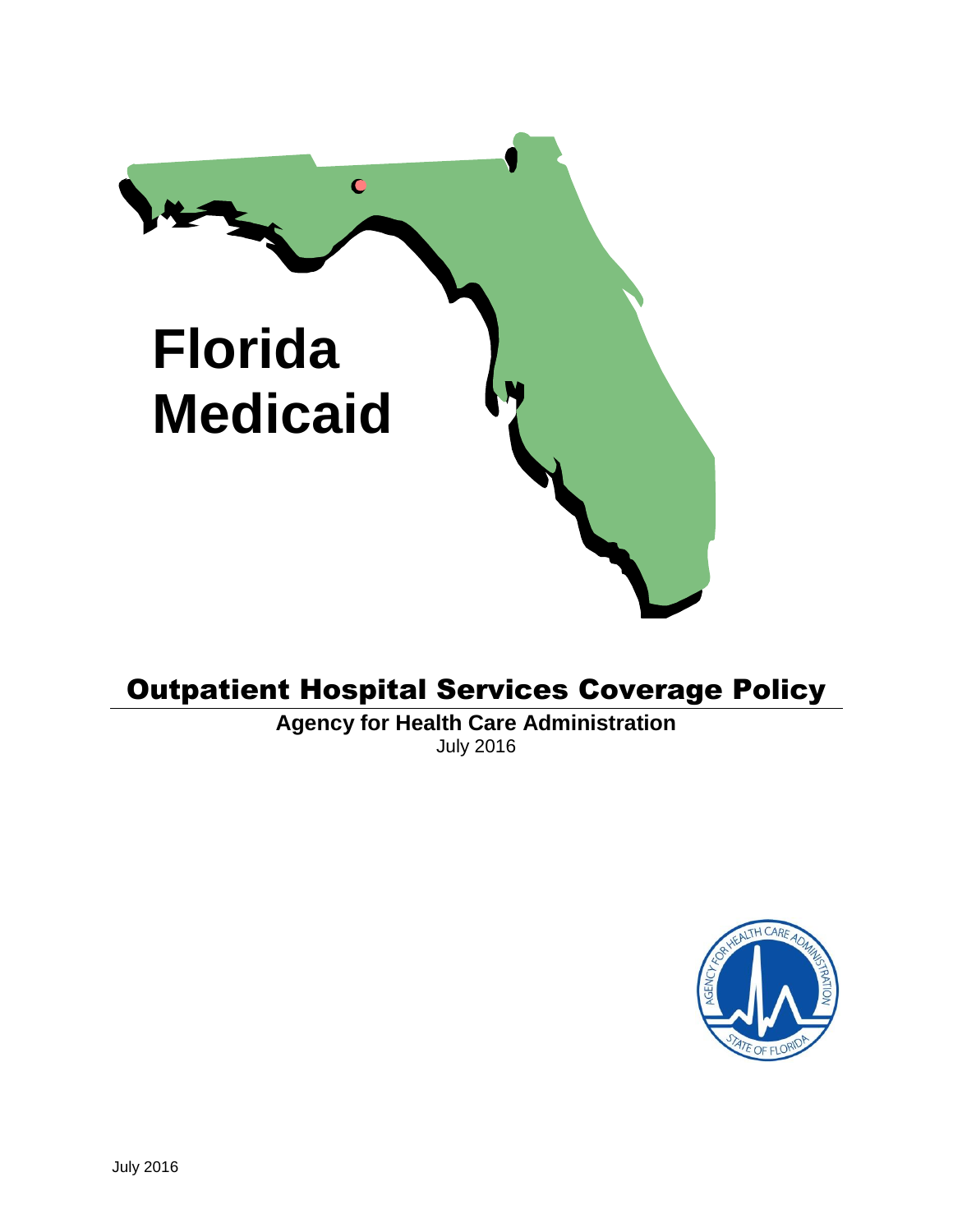## **Table of Contents**

| 1.0 |               |  |
|-----|---------------|--|
|     | 1.1           |  |
|     |               |  |
|     | 1.3           |  |
| 2.0 |               |  |
|     |               |  |
|     | $2.2^{\circ}$ |  |
|     |               |  |
| 3.0 |               |  |
|     |               |  |
|     |               |  |
| 4.0 |               |  |
|     |               |  |
|     | 4.2           |  |
|     | 4.3           |  |
| 5.0 |               |  |
|     | 5.1           |  |
|     | 5.2           |  |
| 6.0 |               |  |
|     | 6.1           |  |
|     |               |  |
| 7.0 |               |  |
|     | 7.1           |  |
|     |               |  |
| 8.0 |               |  |
|     | 8.1           |  |
|     | 8.2           |  |
|     | 8.3           |  |
|     | 8.4           |  |
|     | 8.5           |  |
|     | 8.6           |  |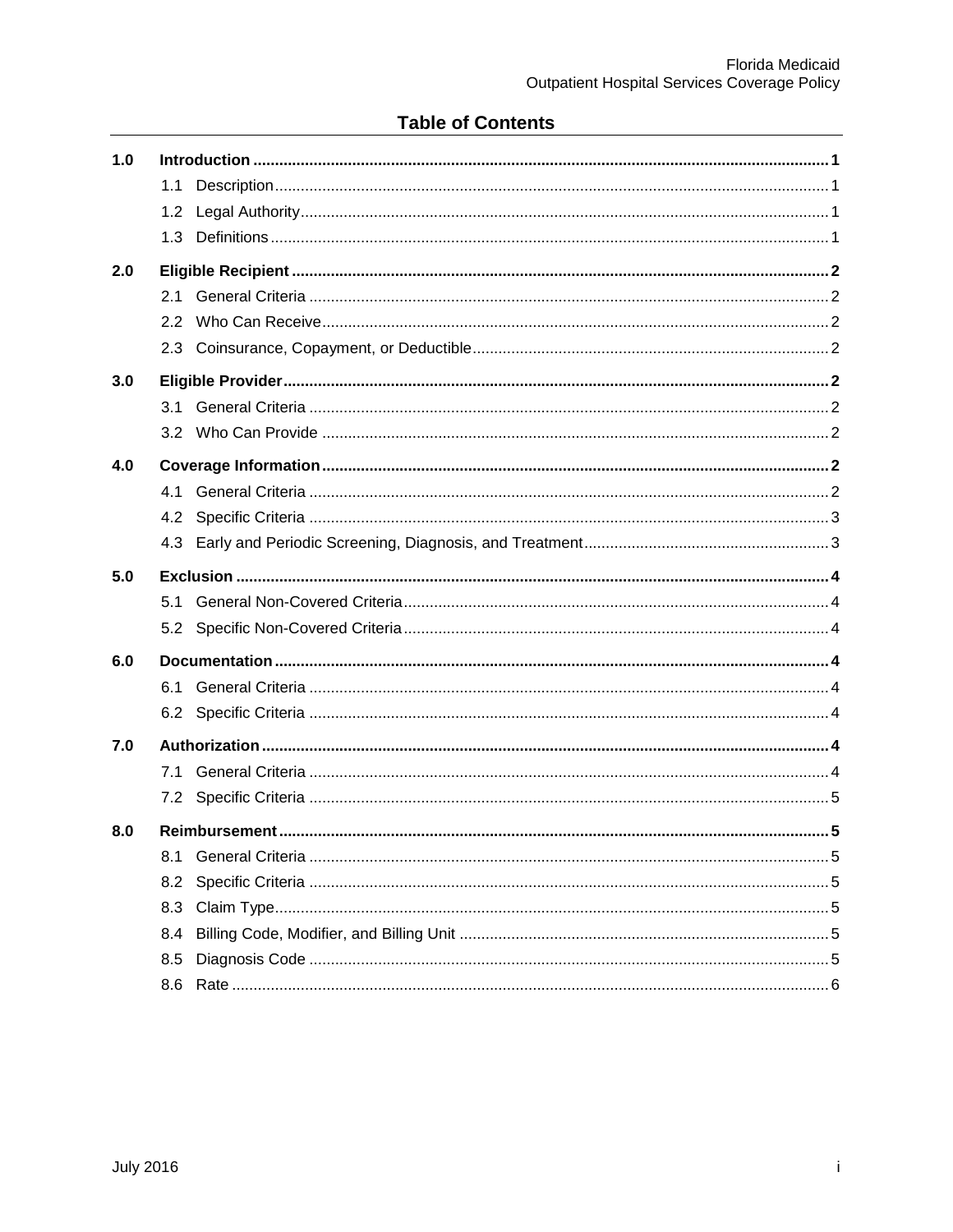## <span id="page-2-1"></span><span id="page-2-0"></span>**1.0 Introduction**

## **1.1 Description**

Florida Medicaid outpatient hospital services provide preventive, diagnostic, therapeutic, rehabilitative, or palliative items or services furnished by or under the direction of a physician or dentist.

## **1.1.1 Florida Medicaid Policies**

This policy is intended for use by outpatient hospital providers that render services to eligible Florida Medicaid recipients. It must be used in conjunction with Florida Medicaid's general policies (as defined in section 1.3) and any applicable servicespecific and claim reimbursement policies with which providers must comply.

Note: All Florida Medicaid policies are promulgated in Rule Division 59G, Florida Administrative Code (F.A.C.). Coverage policies are available on the Agency for Health Care Administration's (AHCA) Web site at [http://ahca.myflorida.com/Medicaid/review/index.shtml.](http://ahca.myflorida.com/Medicaid/review/index.shtml)

#### **1.1.2 Statewide Medicaid Managed Care Plans**

This Florida Medicaid policy provides the minimum service requirements for all providers of outpatient hospital services. This includes providers who contract with Florida Medicaid managed care plans (i.e., provider service networks and health maintenance organizations). Providers must comply with the service coverage requirements outlined in this policy, unless otherwise specified in the AHCA contract with the Florida Medicaid managed care plan. The provision of services to recipients in a Florida Medicaid managed care plan must not be subject to more stringent service coverage limits than specified in Florida Medicaid policies.

#### <span id="page-2-2"></span>**1.2 Legal Authority**

Outpatient hospital services are authorized by the following:

- Title XIX of the Social Security Act (SSA)
- Title 42, Code of Federal Regulations (CFR), section 440.20
- Sections 409.815 and 409.905, Florida Statutes (F.S.)
- Rule 59G-4.160, F.A.C.

#### <span id="page-2-3"></span>**1.3 Definitions**

The following definitions are applicable to this policy. For additional definitions that are applicable to all sections of Rule Division 59G, F.A.C., please refer to the Florida Medicaid definitions policy.

#### **1.3.1 Claim Reimbursement Policy**

A policy document that provides instructions on how to bill for services.

- **1.3.2 Coverage and Limitations Handbook or Coverage Policy** A policy document that contains coverage information about a Florida Medicaid
	- service.

#### **1.3.3 General Policies**

A collective term for Florida Medicaid policy documents found in Rule Chapter 59G-1 containing information that applies to all providers (unless otherwise specified) rendering services to recipients.

## **1.3.4 Medically Necessary/Medical Necessity**

As defined in Rule 59G-1.010, F.A.C.

#### **1.3.5 Provider**

The term used to describe any entity, facility, person, or group that has been approved for enrollment or registered with Florida Medicaid.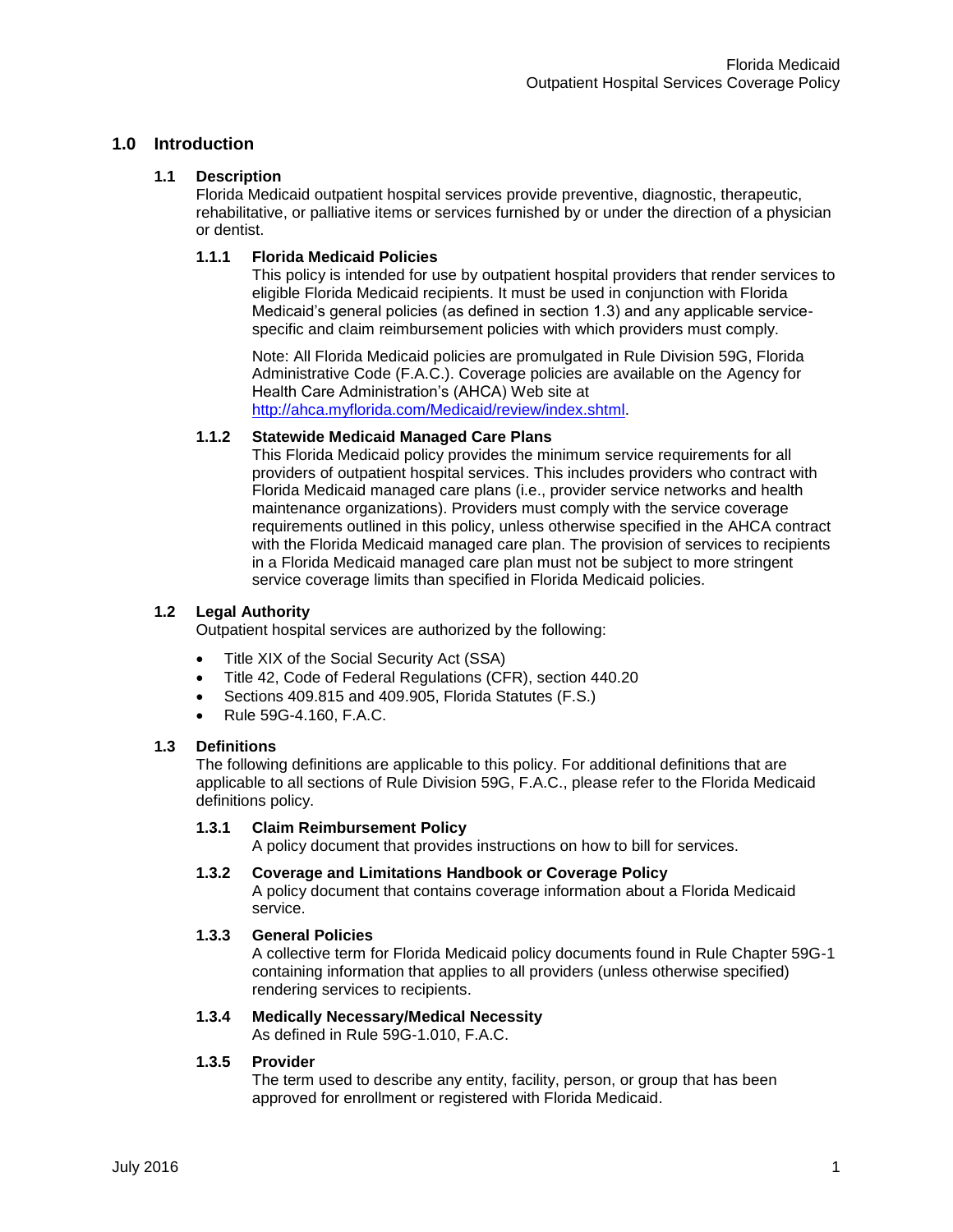#### **1.3.6 Recipient**

For the purpose of this coverage policy, the term used to describe an individual enrolled in Florida Medicaid (including managed care plan enrollees).

## <span id="page-3-1"></span><span id="page-3-0"></span>**2.0 Eligible Recipient**

## **2.1 General Criteria**

An eligible recipient must be enrolled in the Florida Medicaid program on the date of service and meet the criteria provided in this policy.

Provider(s) must verify each recipient's eligibility each time a service is rendered.

#### <span id="page-3-2"></span>**2.2 Who Can Receive**

Florida Medicaid recipients requiring medically necessary outpatient hospital services. Some services may be subject to additional coverage criteria as specified in section 4.0.

If a service is limited to recipients under the age of 21 years, it is specified in section 4.0. Otherwise, the service is covered for recipients of all ages.

#### <span id="page-3-3"></span>**2.3 Coinsurance, Copayment, or Deductible**

Recipients are responsible for the following copayment, unless the recipient is exempt from copayment requirements or the copayment is waived by the Florida Medicaid managed care plan in which the recipient is enrolled. For information on copayment requirements and exemptions, please refer to Florida Medicaid's copayment and coinsurance policy:

- Five percent of the first \$300.00 of the Florida Medicaid payment for non-emergency services provided in an emergency department, per day (maximum of \$15.00 per day)
- \$3.00 per day for outpatient services provided in an outpatient setting other than the emergency department.

## <span id="page-3-5"></span><span id="page-3-4"></span>**3.0 Eligible Provider**

## **3.1 General Criteria**

Providers must be at least one of the following to be reimbursed for services rendered to eligible recipients:

- Enrolled directly with Florida Medicaid if providing services through a fee-for-service delivery system
- Enrolled directly or registered with Florida Medicaid if providing services through a managed care plan

#### <span id="page-3-6"></span>**3.2 Who Can Provide**

Hospitals licensed as a general or specialty hospital in accordance with section 395.003, F.S.

Providers must have an outpatient end-stage renal dialysis program that is certified by the Centers for Medicare and Medicaid Services (CMS), as required in 42 CFR 494, to provide dialysis services in the outpatient setting.

## <span id="page-3-8"></span><span id="page-3-7"></span>**4.0 Coverage Information**

#### **4.1 General Criteria**

Florida Medicaid reimburses for services that meet all of the following:

- Are determined medically necessary
- Do not duplicate another service
- Meet the criteria as specified in this policy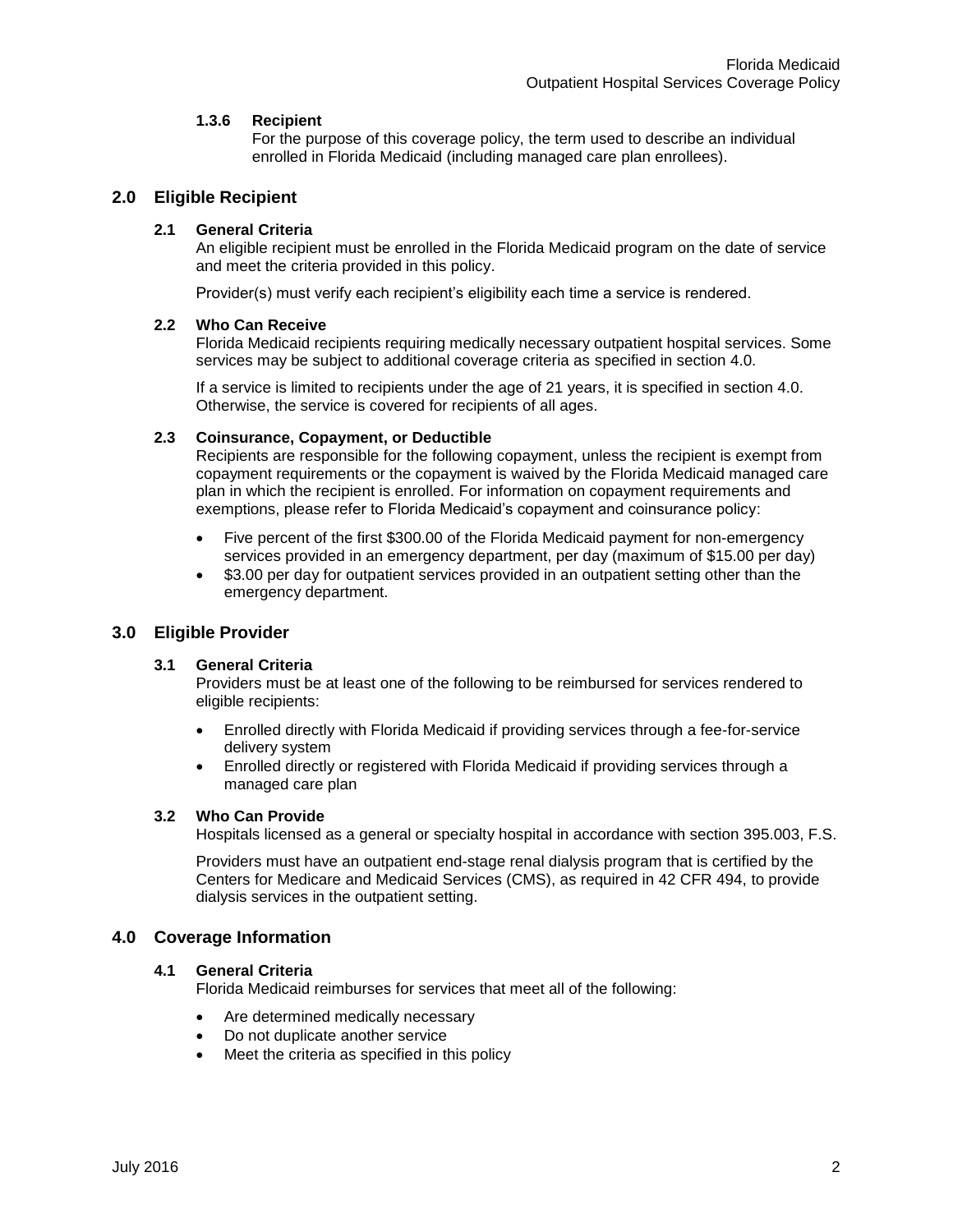#### <span id="page-4-0"></span>**4.2 Specific Criteria**

Florida Medicaid reimburses for outpatient hospital services when recipients are admitted and discharged home or to a non-acute care facility on the same day.

Outpatient hospital services include the following items or services:

- **Emergency or observation services**
- Laboratory tests
- Medical supplies, drugs, and biologicals used by physicians or hospital personnel in treatment
- Radiology services
- Services in an outpatient clinic, including same-day surgery
- Therapy services

#### **4.2.1 Emergency Department Services**

Florida Medicaid reimburses for emergency department visits, once per day, per recipient.

Florida Medicaid reimburses for emergency services, as defined in Rule 59G-1.010, F.A.C., provided by a hospital that is not enrolled as a Florida Medicaid provider until the recipient can be moved to **a** participating hospital.

#### **4.2.2 Emergency Services For Undocumented Aliens**

Florida Medicaid reimburses for emergency services (including labor and delivery and dialysis services) provided to undocumented aliens who otherwise meet all eligibility requirements except citizenship status. Florida Medicaid will not pay for continuous or episodic services after the emergency has been alleviated.

#### **4.2.3 Non-Emergency Services**

Florida Medicaid reimburses for non-emergency outpatient services, as follows:

- As medically necessary for recipients under the age of 21 years
- Up to \$1500 per fiscal year for recipients age 21 years and older, with the exception of labor and delivery services, surgical procedures, dialysis services, and chemotherapy services which are reimbursable when medically necessary

#### **4.2.3.1 Observation Services**

Florida Medicaid reimburses for up to 48 hours of observation services without a subsequent inpatient admission.

For more information, please refer to Florida Medicaid's inpatient hospital service coverage policy.

#### **4.2.3.2 Therapy Services**

Florida Medicaid reimburses for therapy services as follows:

- Physical, respiratory, occupational, and speech-language pathology therapy services as medically necessary, for recipients under the age of 21 years
- Physical and respiratory therapy services subject to the coverage specified in section 4.2.3 of this policy for recipients age 21 years and older

## <span id="page-4-1"></span>**4.3 Early and Periodic Screening, Diagnosis, and Treatment**

As required by federal law, Florida Medicaid provides services to eligible recipients under the age of 21 years, if such services are medically necessary to correct or ameliorate a defect, a condition, or a physical or mental illness. Included are diagnostic services, treatment, equipment, supplies, and other measures described in section 1905(a) of the SSA, codified in Title 42 of the United States Code 1396d(a). As such, services for recipients under the age of 21 years exceeding the coverage described within this policy or the associated fee schedule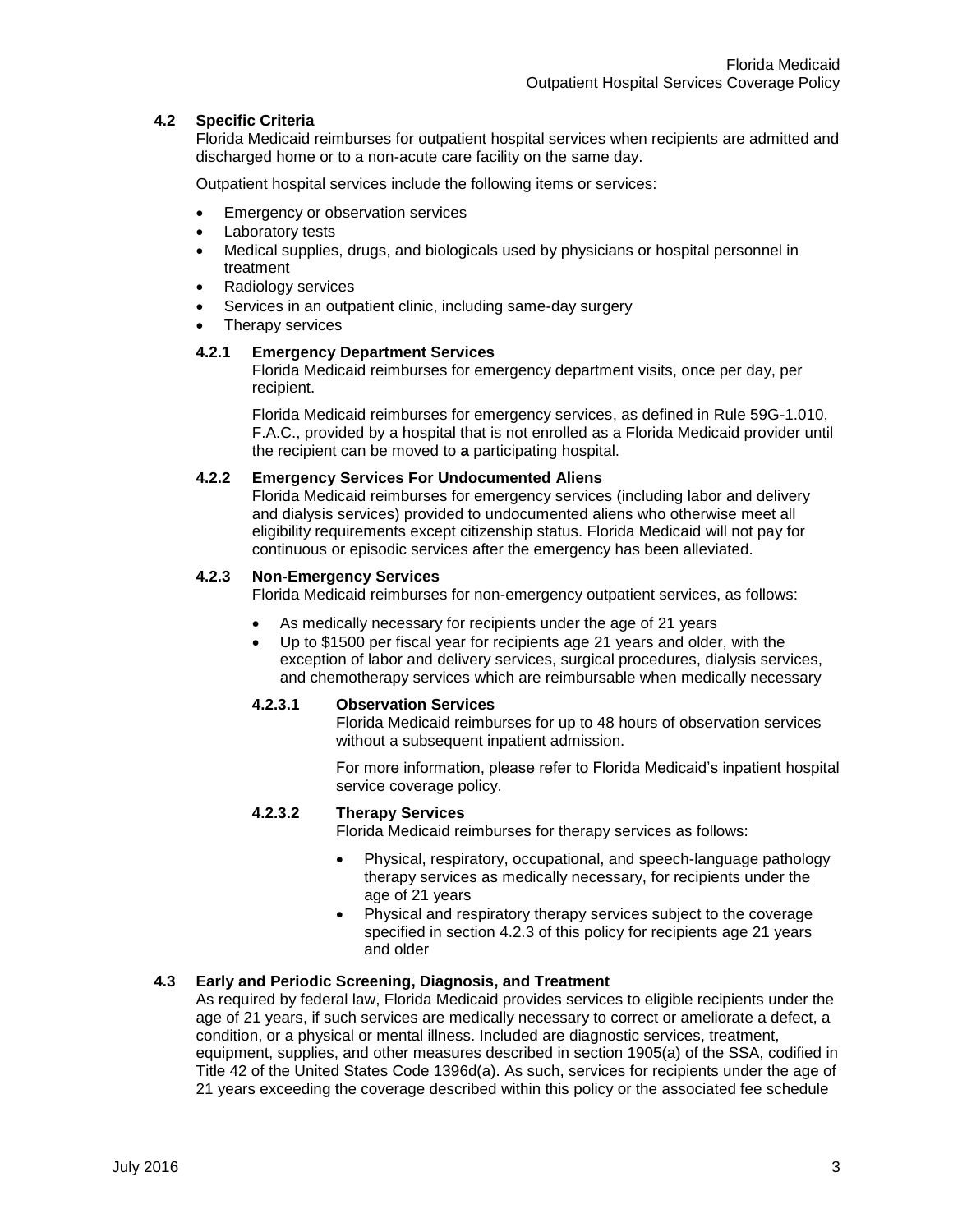may be approved, if medically necessary. For more information, please refer to Florida Medicaid's authorization requirements policy.

## <span id="page-5-1"></span><span id="page-5-0"></span>**5.0 Exclusion**

#### **5.1 General Non-Covered Criteria**

Services related to this policy are not reimbursed when any of the following apply:

- The service does not meet the medical necessity criteria listed in section 1.0
- The recipient does not meet the eligibility requirements listed in section 2.0
- The service unnecessarily duplicates another provider's service

#### <span id="page-5-2"></span>**5.2 Specific Non-Covered Criteria**

Florida Medicaid does not reimburse for the following:

- Blood replacement fees
- Child health check-up services
- Drugs and supplies for use outside the hospital
- Durable medical equipment and supplies for use outside of the hospital
- Detoxification that is not medically necessary to treat an emergency
- Laboratory, pathology, organ, and disease panels that contain duplicate components
- More than three pints of blood for dually eligible recipients
- Personal items not directly related to the treatment and care of an illness or injury
- Routine primary care services
- Services for cosmetic purposes
- Specimen collection (venipuncture, collection, handling, or transportation of specimens)
- Services that are more than 24 hours in duration, except for observation

Some services may be reimbursable through another Florida Medicaid-covered service. Please refer to the service-specific coverage policy for more information.

## <span id="page-5-4"></span><span id="page-5-3"></span>**6.0 Documentation**

#### **6.1 General Criteria**

For information on general documentation requirements, please refer to Florida Medicaid's recordkeeping and documentation policy.

#### <span id="page-5-5"></span>**6.2 Specific Criteria**

Providers must submit the following AHCA forms, incorporated by reference in Rule 59G-1.045, F.A.C., with the claim, as applicable:

- State of Florida Abortion Certification Form AHCA-Med Serv Form 011, June 2016
- State of Florida Exception to Hysterectomy Acknowledgement Requirement ETA-5001, June 2016
- State of Florida Hysterectomy Acknowledgement Form HAF-5000, June 2016

Providers must submit the U.S. Department of Health and Human Services' Consent for Sterilization Form - HHS-687, (10/12), incorporated by reference and available at [http://www.hhs.gov/opa/pdfs/consent-for-sterilization-english-updated.pdf,](http://www.hhs.gov/opa/pdfs/consent-for-sterilization-english-updated.pdf) with the claim, as applicable.

## <span id="page-5-7"></span><span id="page-5-6"></span>**7.0 Authorization**

#### **7.1 General Criteria**

The authorization information described below is applicable to the fee-for-service delivery system. For more information on general authorization requirements, please refer to Florida Medicaid's authorization requirements policy.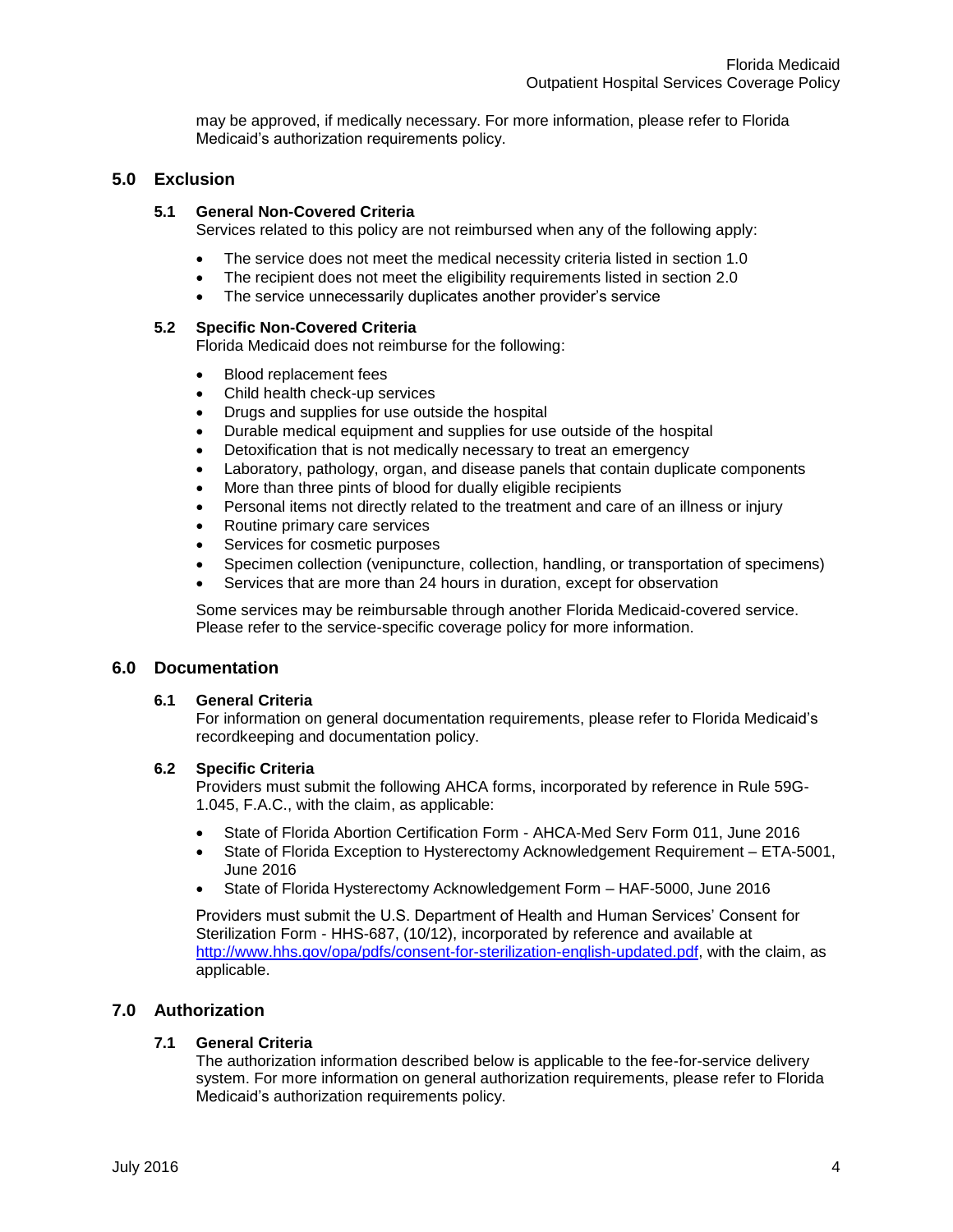#### <span id="page-6-0"></span>**7.2 Specific Criteria**

The treating practitioner or hospital provider must obtain authorization from the quality improvement organization for the following:

- Cochlear device implantation
- Radiology and nuclear medicine services
- Physical, occupational, and speech-language pathology services for recipients under the age of 21 years

## <span id="page-6-2"></span><span id="page-6-1"></span>**8.0 Reimbursement**

#### **8.1 General Criteria**

The reimbursement information below is applicable to the fee-for-service delivery system.

#### <span id="page-6-3"></span>**8.2 Specific Criteria**

Florida Medicaid reimburses for outpatient services by line item using the outpatient rate, in accordance with Rule 59G-6.030, F.A.C, with the exception of the following services:

- Clinic services billed on the CMS 1500 claim form
- Infant and newborn hearing screening
- Intrathecal baclofen therapy pump
- Transplant services
- Vagus nerve stimulator device

#### **8.2.1 Clinic Services**

Public hospital providers that have assumed the fiscal and operating responsibilities of one or more primary care centers previously operated by the Florida Department of Health or the local county government must include revenue code 0510 to be reimbursed for clinic services using the UB-04 claim form. Otherwise, providers must submit claims for clinic services using the CMS 1500 claim form.

#### **8.2.2 Drugs and Biologicals**

Providers must include the National Drug Code (NDC) combination on the claim form when billing revenue code 0636 for medications listed in the Physician Injectable Medications-Non-Oncology Medications and the Physician Injectable Medications-Oncology Medications Fee schedules.

Providers may include revenue code 0636 multiple times on the same outpatient claim form.

## **8.2.3 Emergency Department (ED) Visits Spanning Two Dates of Service**

Providers must include the following on the claim form:

- Revenue code 0451x for ED services
- The date the recipient entered the ED as the date of service for the ED visit
- The date the provider rendered any service related to the ED visit as the date of service for that line item

## <span id="page-6-4"></span>**8.3 Claim Type**

Institutional (837I/UB-04)

#### <span id="page-6-5"></span>**8.4 Billing Code, Modifier, and Billing Unit**

Providers must report the most current and appropriate billing code(s), modifier(s), and billing unit(s) for the service rendered, as incorporated by reference in Rule 59G-4.002, F.A.C.

#### <span id="page-6-6"></span>**8.5 Diagnosis Code**

Providers must report the most current and appropriate diagnosis code to the highest level of specificity that supports medical necessity, as appropriate for this service.